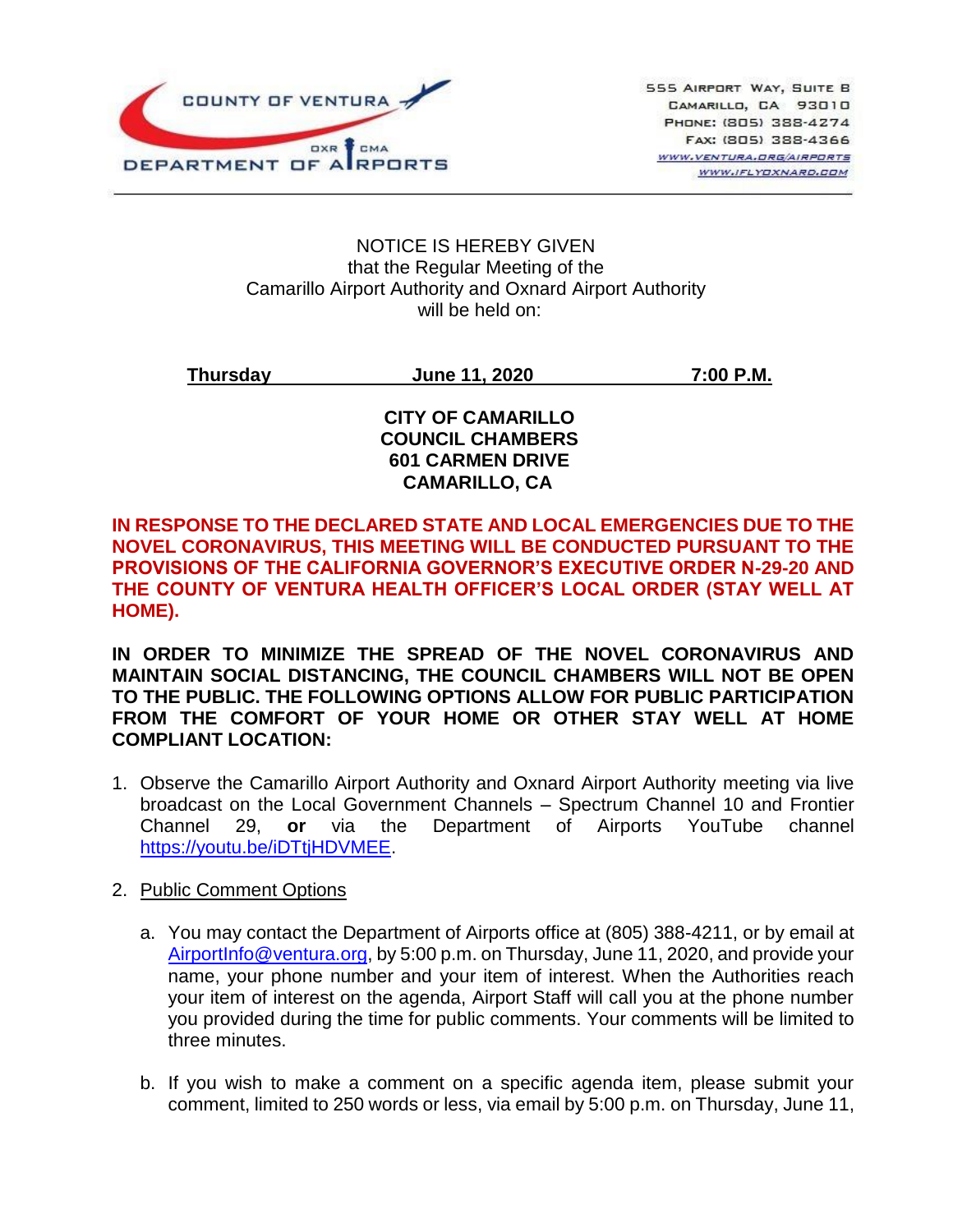2020 to Airport Staff at [AirportInfo@ventura.org.](mailto:AirportInfo@ventura.org) Please indicate in the Subject Line, the Agenda item number (e.g., Item No. 6.A.). When the Authorities reach your item of interest on the agenda, Airport Staff will read your comment during the time for public comments.

c. If you are watching the live broadcast of the meeting and would like to make either a general public comment (Item 4) for airport related items not on the agenda or to comment on a specific agenda item as it is being heard, please submit your comment, limited to 250 words or less, via email to Airport Staff at [AirportInfo@ventura.org.](mailto:AirportInfo@ventura.org) Please indicate in the Subject Line, the Agenda item number (e.g., Item No. 6.A.). Every effort will be made to read your comment during the time for public comments when the Authorities reach your item of interest on the agenda.

# **AGENDA**

- **1. CALL to ORDER and PLEDGE of ALLEGIANCE**
- **2. ROLL CALL**
- **3. APPROVAL of MINUTES – March 12, 2020**
- **4. PUBLIC COMMENT PERIOD**
- **5. UNFINISHED BUSINESS – NONE**
- **6. NEW BUSINESS**

### **CAMARILLO & OXNARD AIRPORT AUTHORITY**

### **A. Subject: Review of Fiscal Year 2020-21 Proposed Budget**

#### **Recommendation:**

Staff requests that your Authorities review and comment on the Department of Airports proposed FY 2020-21 budget for Camarillo and Oxnard airports; and Camarillo Roads and Lighting Enterprise Fund, as attached, and recommend approval of the Board of Supervisors.

**B. Subject: Approval of the Department of Airports' Fiscal Year 2020-21 Rent and Fee Schedule, Effective July 1, 2020; Adoption of a Resolution Establishing Rents, Fees, and Insurance Requirements for the Department of Airports; Delegation of Authority to the County Executive Officer and the Director of Airports to Execute Leases, Subleases, Licenses, Permits, Special Use/Activity Permits, Operation Agreements, Extensions, Amendments, Consents, Termination Notices, and Unlawful Detainer Complaints in Accordance with the Provisions of the Schedule**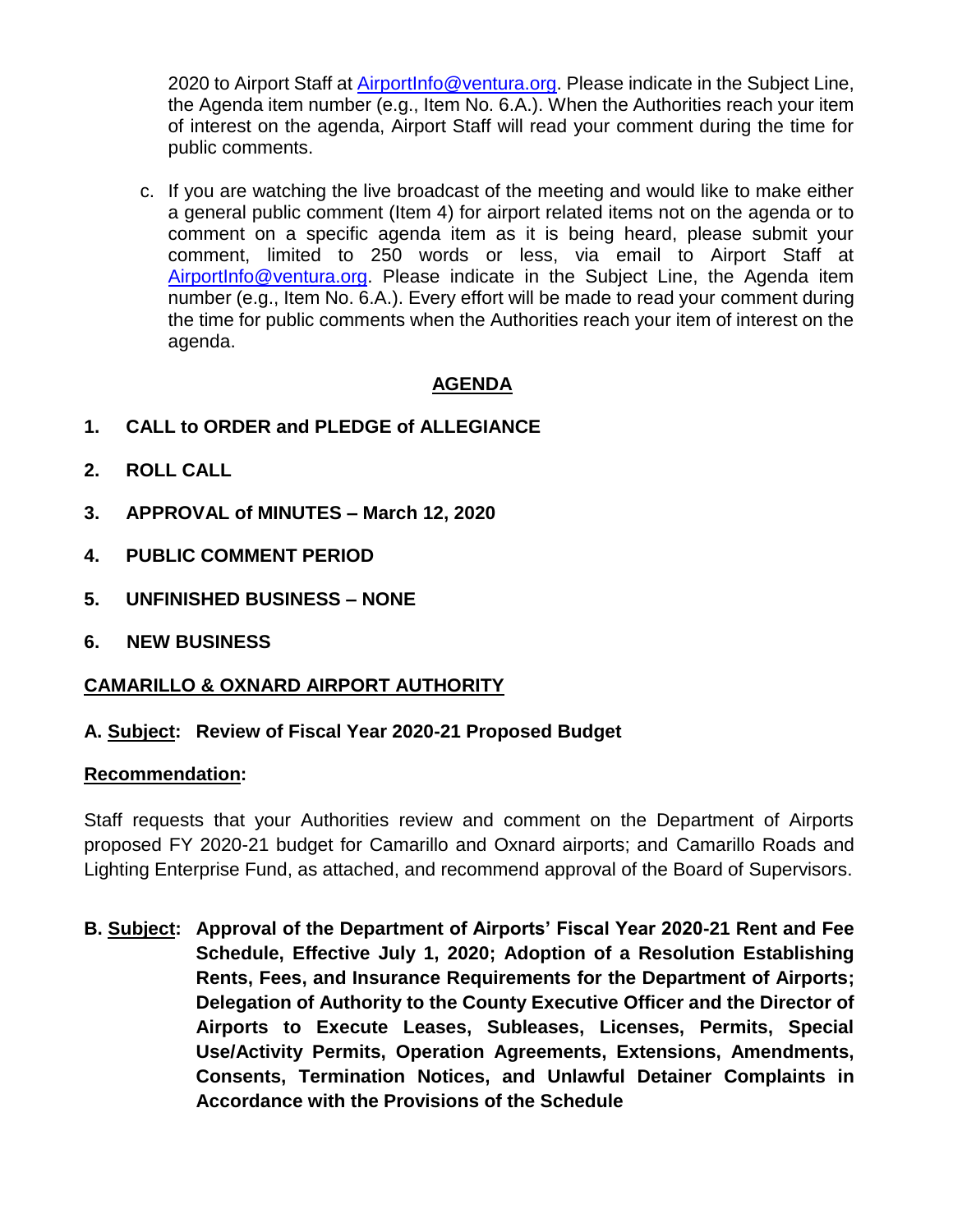# **Recommendations:**

Staff requests that your Authorities recommend that the Board of Supervisors:

- 1. Approve the Department of Airports' ("Department") FY 2020-21 Rent and Fee Schedule (Exhibit 1 is a clean version and Exhibit 2 is a legislative version with changes highlighted), with an effective date of July 1, 2020; and
- 2. Authorize the County Executive Officer and the Director of Airports to execute certain leases, subleases, licenses, permits, special use/activity permits, operation agreements, extensions, amendments, consents, termination notices, and unlawful detainer complaints as described in section III of the attached resolution (pages 30-37 of Exhibit 1); and
- 3. Approve, adopt, and execute the resolution (pages 30-37 of Exhibit 1) establishing rents, fees, and insurance requirements for the Department.
- **C. Subject: Approval of the Five-Year Capital Improvement Plan (CIP) for Camarillo and Oxnard Airports; Authorization for the Director of Airports, or His Designee, to Apply for Grants to Fund Projects Scheduled for Federal Fiscal Years 2020 and 2021 Outlined in the CIP upon Notification from the Federal Aviation Administration and the California Department of Transportation Aeronautics Program That Funds Are Available**

### **Recommendations:**

Staff requests that your Authorities recommend that the Board of Supervisors (Board):

- 1. Approve the five-year capital improvement plan (CIP) for Camarillo and Oxnard Airports (Exhibit 1); and
- 2. Authorize the Director of Airports, or his designee, to apply for grants to fund the projects scheduled for federal fiscal years (FFY) 2020 and 2021 outlined in the CIP upon notification from the Federal Aviation Administration (FAA) and the California Department of Transportation Aeronautics Program (Caltrans) that funds are available. *These projects are subject to approval in the County budget process, as explained below.*

# **OXNARD AIRPORT AUTHORITY**

**D. Subject: Approval of, and Authorization for the Director of Airports or His Designee to Sign, a Design Services Contract with Mead and Hunt, Inc., in the Amount of \$1,507,310, for the Final Design of the Oxnard Airport 7-25 Runway, Taxiway Connectors and Taxiway F Reconstruction; Find the Project Categorically Exempt from California Environmental Quality Act; Authorization for the Director of Airports, or His Designee, to Accept and**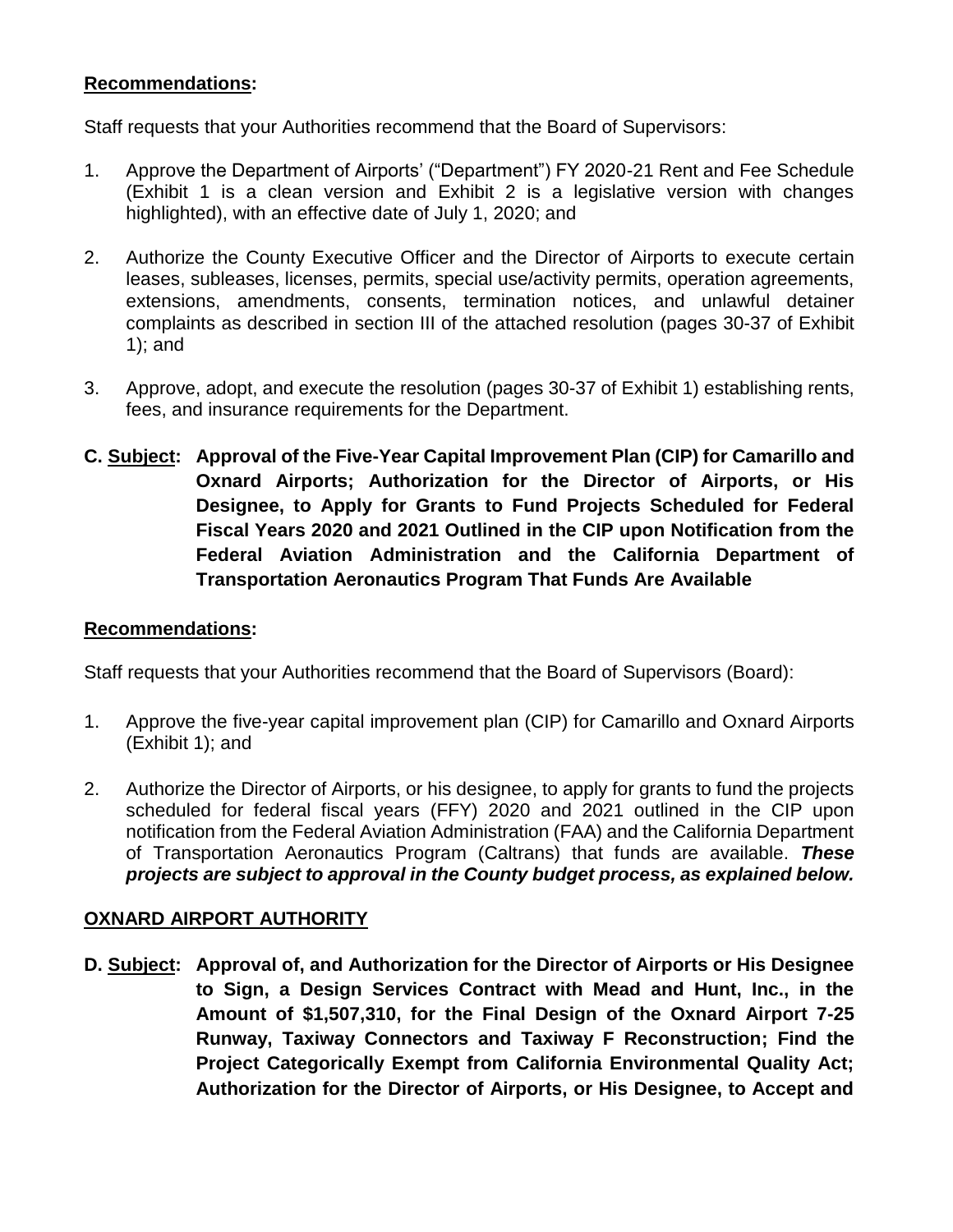**Sign Federal Aviation Administration Grant No. 3-06-0179-036-2020, if Offered, in an Estimated Amount of \$450,000, Which Will Provide Partial Funds for the Final Design Contract; Authorization for the Director of Airports, or His Designee, to Apply for, Accept, and Sign for a Matching Grant from the California Department of Transportation, if Offered; Authorization for County Counsel to Execute the Certificate of Sponsor's Attorney Required by Federal Aviation Administration Grant Agreements; and Authorization for the Auditor-Controller to Process Necessary Budgetary Transactions**

### **Recommendations:**

Staff requests that your Authority recommend that the Board of Supervisors (Board):

- 1. Approve, and authorize the Director of Airports or his designee to sign, a design services contract (Exhibit 1) with Mead and Hunt, Inc., in the amount of \$1,507,310, for the final design of the Oxnard Airport 7-25 runway, taxiway connectors, and Taxiway F reconstruction;
- 2. Find that the project is categorically exempt from the California Environmental Quality Act (CEQA) under CEQA Guidelines section 15302(b);
- 3. Authorize the Director of Airports or his designee to accept and sign Federal Aviation Administration (FAA) Grant No. 3-06-0179-036-2020, if offered, in an estimated amount of \$450,000, which will provide partial funds for the Oxnard Airport 7-25 runway, taxiway connectors, and Taxiway F reconstruction final design contract;
- 4. Authorize the Director of Airports or his designee to apply for, accept, and sign for a matching grant from the California Department of Transportation (Caltrans), if offered; and
- 5. Authorize County Counsel to execute the Certificate of Sponsor's Attorney required by FAA Grant Agreements; and
- 6. Authorize the Auditor-Controller to process the necessary budgetary transactions to revise the following appropriations:

Budget Unit 5040 Airports Capital Projects:

Increase Unit 5041-4111 Airports Capital Projects \$467,310 Decrease Fund E300 Unrestricted Net Position \$467,310

# **7. DIRECTOR'S REPORT**

### **8. REPORTS**

Monthly Activity Report – February, March, April 2020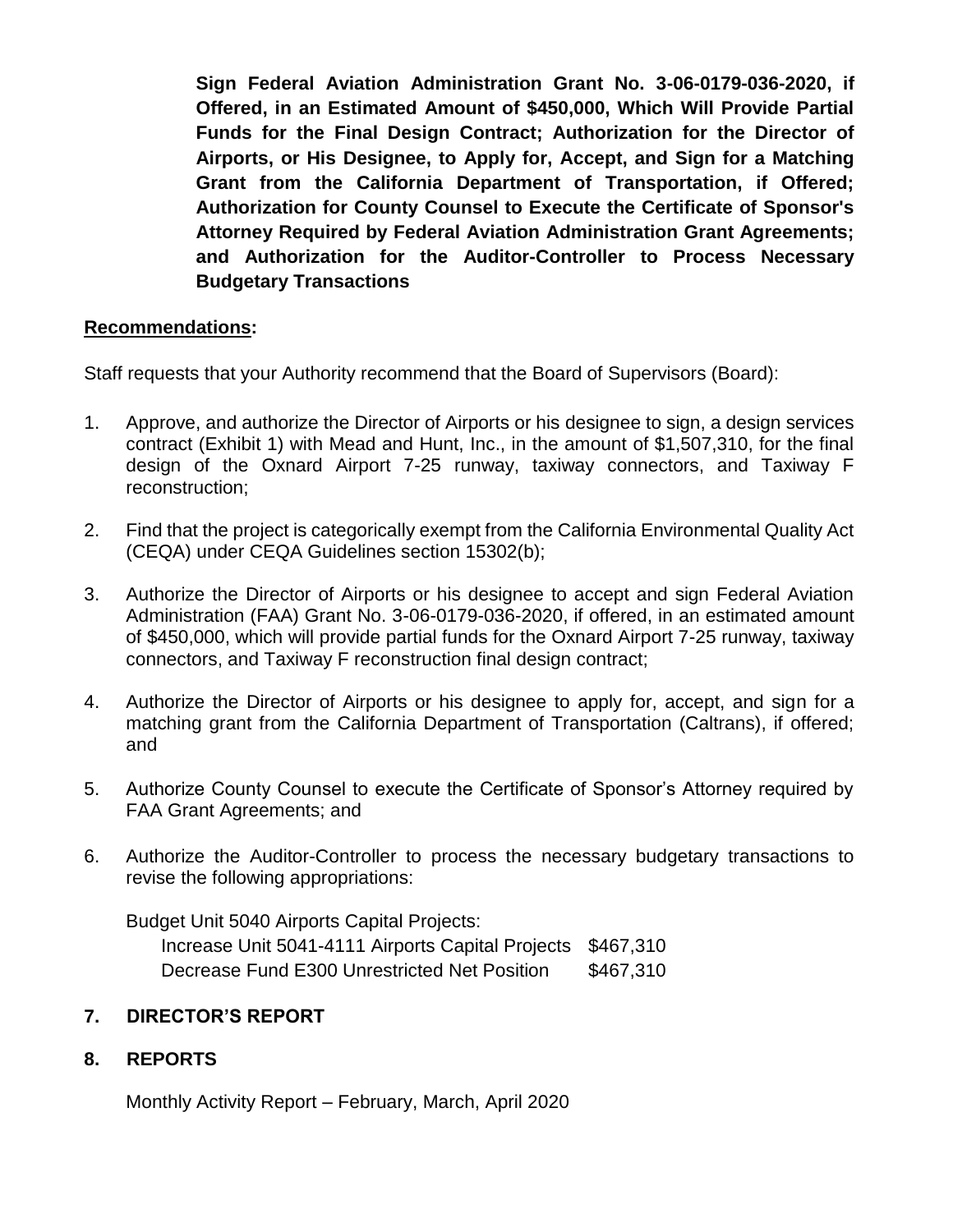Monthly Noise Complaints – February, March, April 2020 Consultant Reports – February, March, April 2020 Airport Tenant Project Status – May 2020 Project Status – May 2020 Financial Statements Period Ended – March 31, 2020 Financial Statements Third Quarter – FY 2019/2020 Meeting Calendar

### **9. CORRESPONDENCE**

Letter dated March 2, 2020 from Madeline Herrle to Mark Sullivan, The Law Office of Mark F. Sullivan re: Airport Properties Limited, LLC; Public Records Request dated January 29, 2020

Letter dated March 10, 2020 from Madeline Herrle to Mark Sullivan, The Law Office of Mark F. Sullivan re: Airport Properties Limited, LLC; Public Records Request dated January 29, 2020

Letter dated March 10, 2020 from Madeline Herrle to Jackie Rose, Ventura County Animal Services re: Lease/MOU Renewal – Camarillo Airport Business Park

Letter dated March 17, 2020 from Madeline Herrle to Gregory Peacock, Tactical Communications re: Lease Renewal Proposal

Letter dated March 20, 2020 from Madeline Herrle to Scott Barer re: Public Records Request dated March 17, 2020

Letter dated March 24, 2020 from Kip Turner and Byron Hamilton to Assemblymember Jacqui Irwin re: N95 Masks

Letter dated March 30, 2020 from Madeline Herrle to Scott Barer re: Public Records Request dated March 17, 2020

Letter dated April 2, 2020 from Kip Turner to Ventura County Airport Commission, Airport Authorities, & Tenants re: Update on Coronavirus Impact and Actions at Department of Airports

Notice dated April 7, 2020 from Camarillo Airport Operations Supervisor to Camarillo Airport Tenants re: Taxiways Closed April 20 through April 24

Letter dated April 9, 2020 from Madeline Herrle to John Battle, Lee & Associates re: Rancho Victoria Development Oxnard, California

Memorandum dated April 10, 2020 from Madeline Herrle to Airport Hangar Tenants re: Hangar Improvement Work

Letter dated May 13, 2020 from Kip Turner to Rhonda Rance, U.S. General Services Administration re: Written Notice of Incompatibility

Letter dated May 13, 2020 from Kip Turner to Rick Etter, Federal Aviation Administration re: Notice of Interest